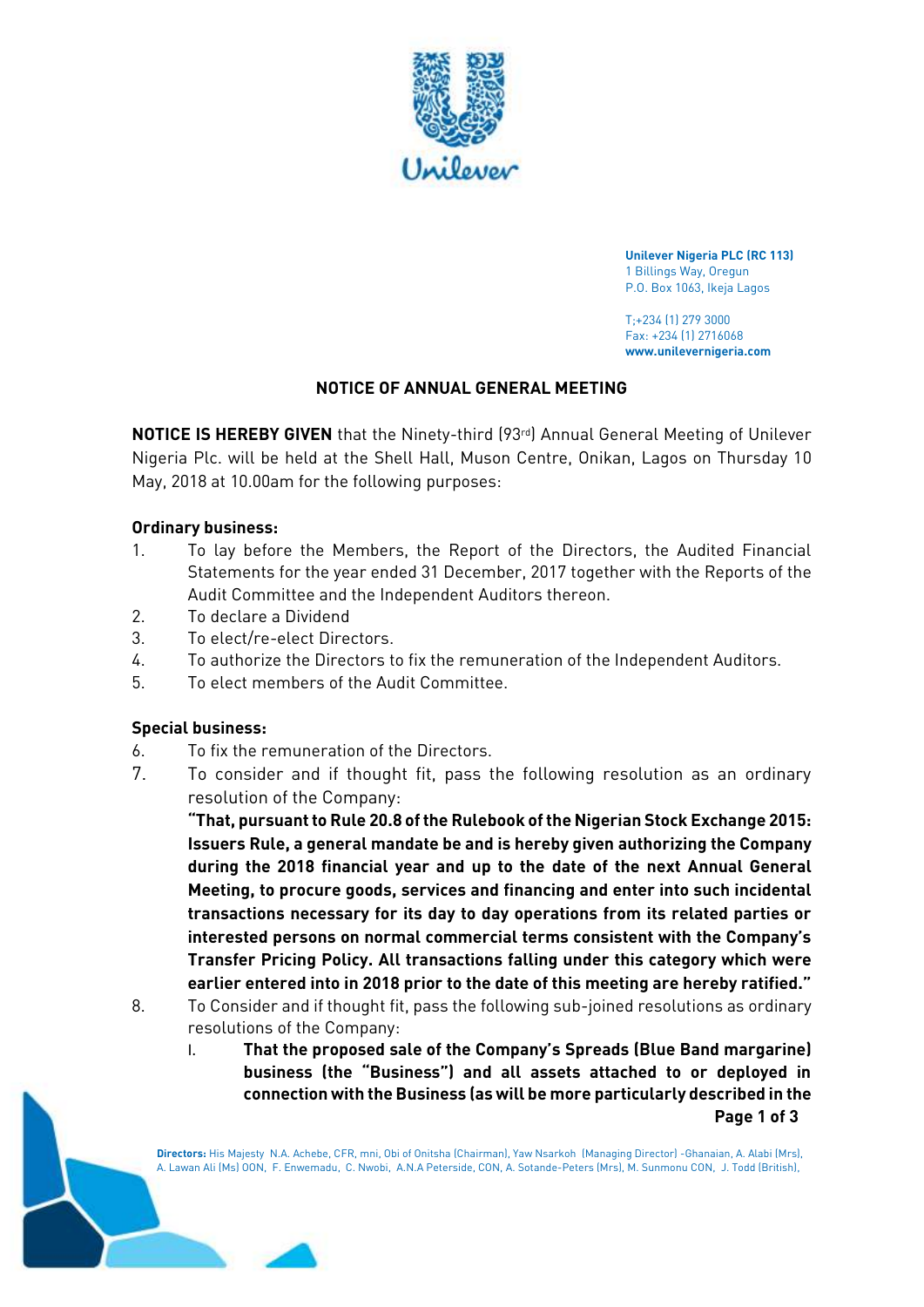

 **incorporated by KKR & Co LP, or any of its nominees, assigns or subsidiaries (the "Disposal") on such terms and conditions as may be approved by the Board of Directors of the Company ("the Board"), is hereby approved subject to obtaining relevant regulatory approvals; relevant transaction documents) to Sigma Bidco B.V., an entity** 

- **II. That the Board is hereby authorized to execute all relevant documents, appoint such professional advisers, take all necessary steps and to do such other acts or things as may be necessary, supplementary, consequential or incidental to giving effect to the Disposal including obtaining the relevant regulatory approvals and complying with the directives of any regulatory authority; and**
- **III. That all acts carried out by the Board and management of the Company hitherto in connection with the above, be and are hereby ratified.**

# **NOTES:**

### **Proxy**

 A member of the company entitled to attend and vote is entitled to appoint a proxy instead of him/her. A proxy need not also be a member. A detachable Proxy Form is enclosed and if it is to be valid for the purpose of the meeting, it must be completed and deposited at the office of the Registrars, GTL Registrars Ltd. 274, Murtala Muhammed Way, Alagomeji, Yaba, Lagos, not later than forty-eight (48) hours before the time of the meeting.

### **Dividend warrants and closure of register**

 withholding tax. Dividend warrants will be payable on Friday, 11 May 2018 to the shareholders who are on the Company's Register of Members at the close of business on The Board has recommended dividend payment which if approved, is payable less Friday 13 April, 2018.

 **NOTICE** is therefore given that the Register of Members and Transfer books of the Company enable the preparation of payment of the dividend. will be closed from Monday 16 April, 2018 to Friday, 20 April, 2018 (both dates inclusive) to

### **Nominations for the Audit Committee**

 The Audit Committee comprises of three (3) shareholders and three (3) Directors. In accordance with Section 359 (5) of the Companies and Allied Matters Act Cap. C20, Laws of the Federation of Nigeria 2004, any shareholder may nominate another shareholder as a